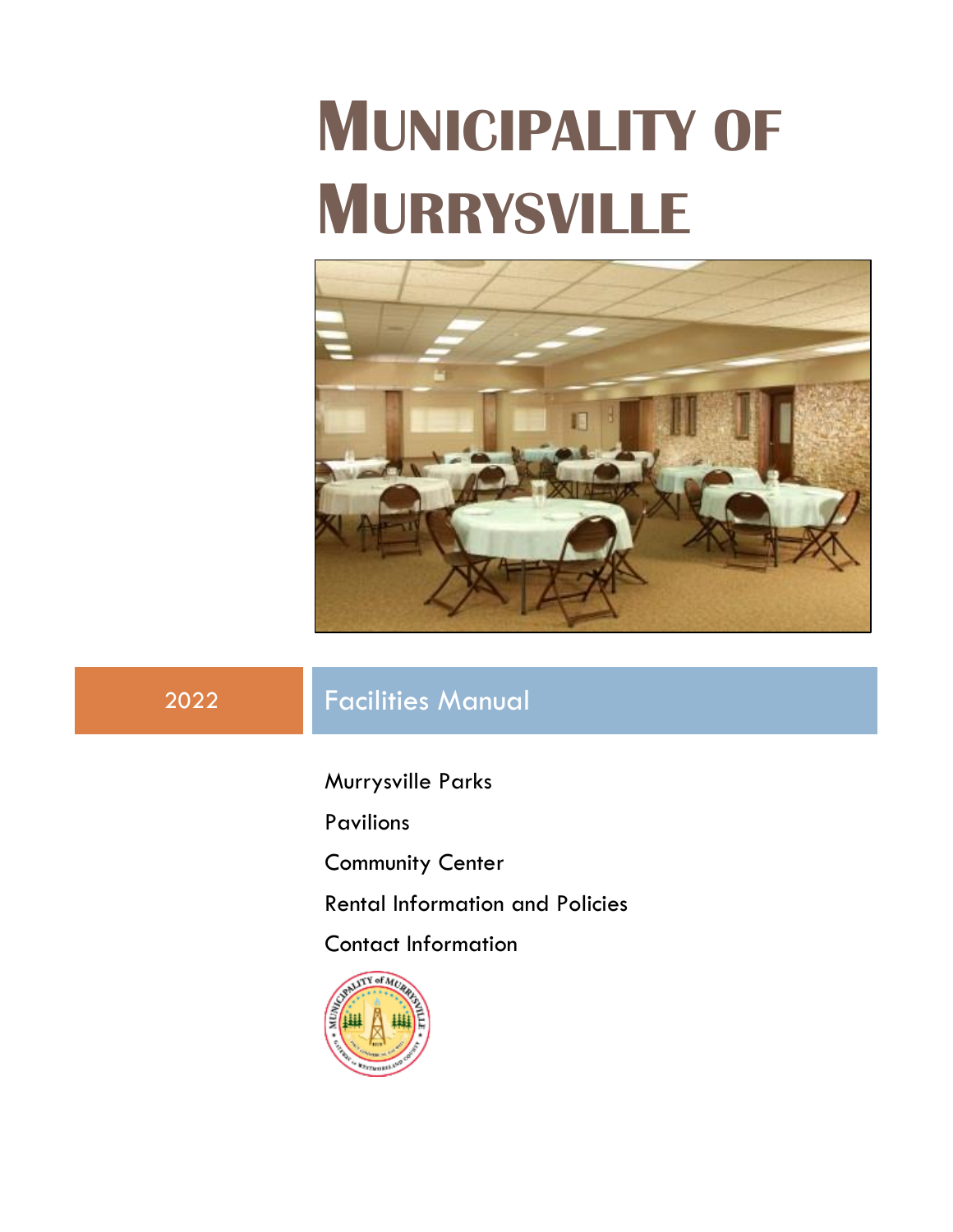## **Municipality of Murrysville**

### OFFICE HOURS AND LOCATION **PHONE**

4100 Sardis Road Recreation Director: Carly Greene x115 724.327.2100 Public Works Director: x311 Fax: 724.327.2881 Hours of Operation: Monday-Friday 8:00 am-5:00 pm Website: [www.murrysville.com](http://www.murrysville.com/)

Murrysville, PA 15668 Recreation Program Coordinator: Amy Wengrzyn: x131

## Park Pavilion Amenities and Reservations

Facilities can be viewed online at<https://murrysvilleparecreation.com/180/Facilities> and reservations can be made from the page above, or by visiting

<https://murrysvilleparecreation.com/Facilities?clear=False> or by visiting our office during working hours and completing an application.

If you are applying to rent a Municipal facility, you must be the actual renter. You cannot rent a facility for someone else under your name. Renters are responsible for leaving facilities in good condition during the rental times and must abide by all Municipal rules and regulations for renting a facility.

#### **Pavilion rental rates:**

Residents: \$50.00 Non-Residents: \$100.00 Deposit: \$200.00 (check only) Electricity (for specific pavilions) \$10.00 Credit Card Fee: \$5.00

The Municipality accepts Mastercard and Visa on-line. Online reservations paid with a credit or debit card will incur a \$5.00 processing fee.

#### **Alcohol Permits**

Alcohol permits are available for Townsend park upper and lower pavilions and Sardis Park in conjunction with pavilion rentals only for persons age 21 and older. A \$50.00 permit fee, a \$350.00 security deposit, and an alcohol permit application can be completed online when making a reservation or in person at the Municipal office. ID required.

Only beer and wine are permitted. All other park rules shall be adhered to, including the hours of operation.

#### **Dogs in Parks Rules:**

 \*Dogs must be leashed or otherwise controlled (remaining in sight of the owner and must return promptly to the owner upon command.)

\*Dogs must be leashed in parking lots and around sports fields when in use.

\*Dogs are prohibited in playground areas.

\*Owners must clean up after their dogs.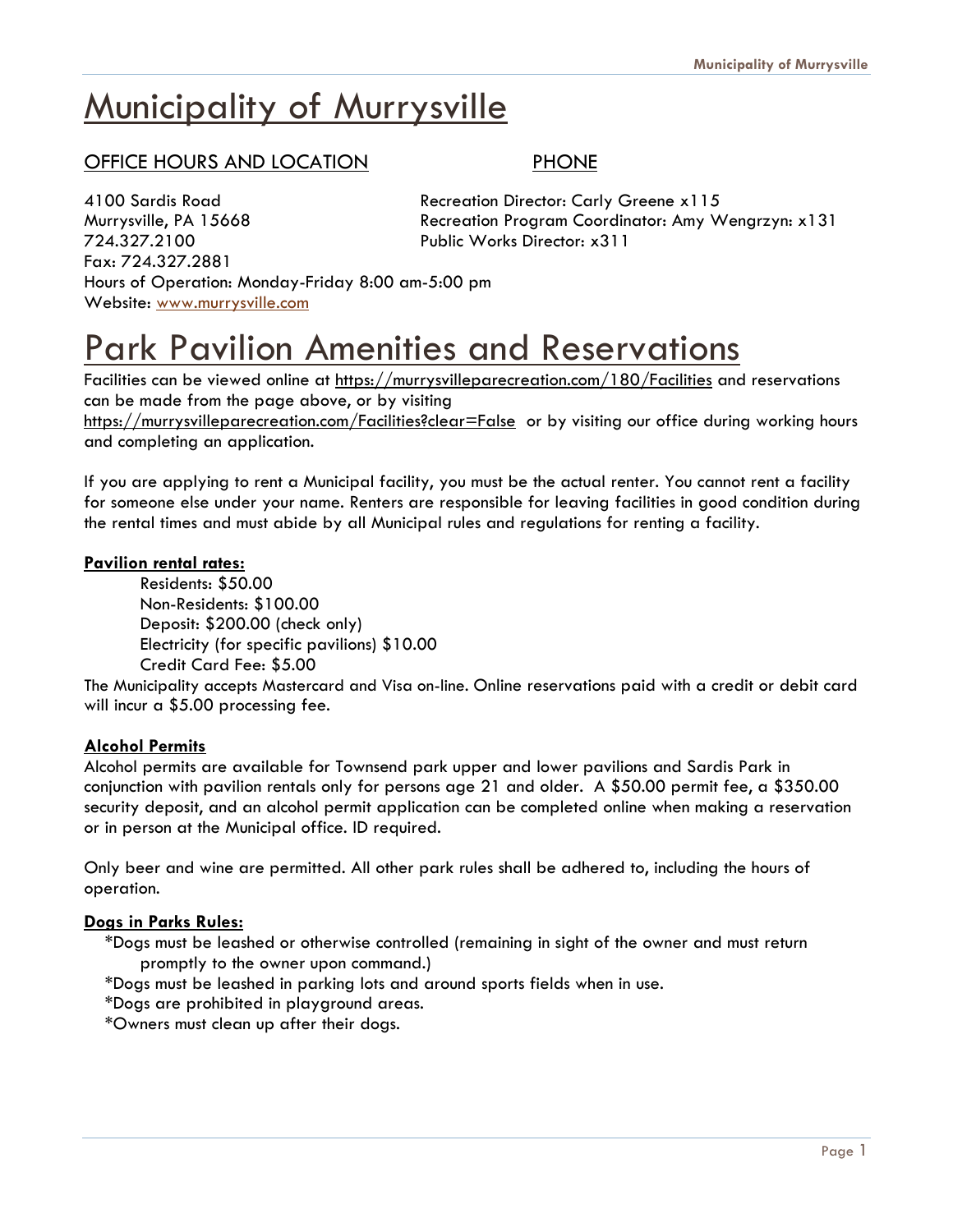**The following pavilions have electric and/or lights and require a key to turn on the electric: Bear Hollow Park, Pedora Park, Townsend Park and Veterans Pavilion. IF YOU NEED ELECTRICITY FOR A PAVILION THAT REQUIRES A KEY, YOU MUST PICK UP A KEY AT THE MUNICIPAL BUILDING, MONDAY-FRIDAY, 8:00 a.m. to 4:30 p.m.**

**Bear Hollow Park** 4100 Bear Hollow Park Court, Murrysville, PA 15668

41.10 acres



Bear Hollow is located in Heather Highlands. A stream that runs along one edge of the park is always of interest.

**Amenities:** (2) baseball fields (2) tennis courts basketball/street hockey court playground pavilion with 8 tables and lights (key required for electric) grills water fountain

**Chambers Park,** 2650 Chambers Park Court, Murrysville, PA 15668 5.69 acres



Chambers Park is a neighborhood park located off of Meadowbrook Road. The playground for ages 2-12 was newly installed in 2016. Electric is not available.

**Amenities:**  playground (2) tennis courts basketball/street hockey court baseball/softball field green open space pavilion with 8 tables grills water fountain hiking trail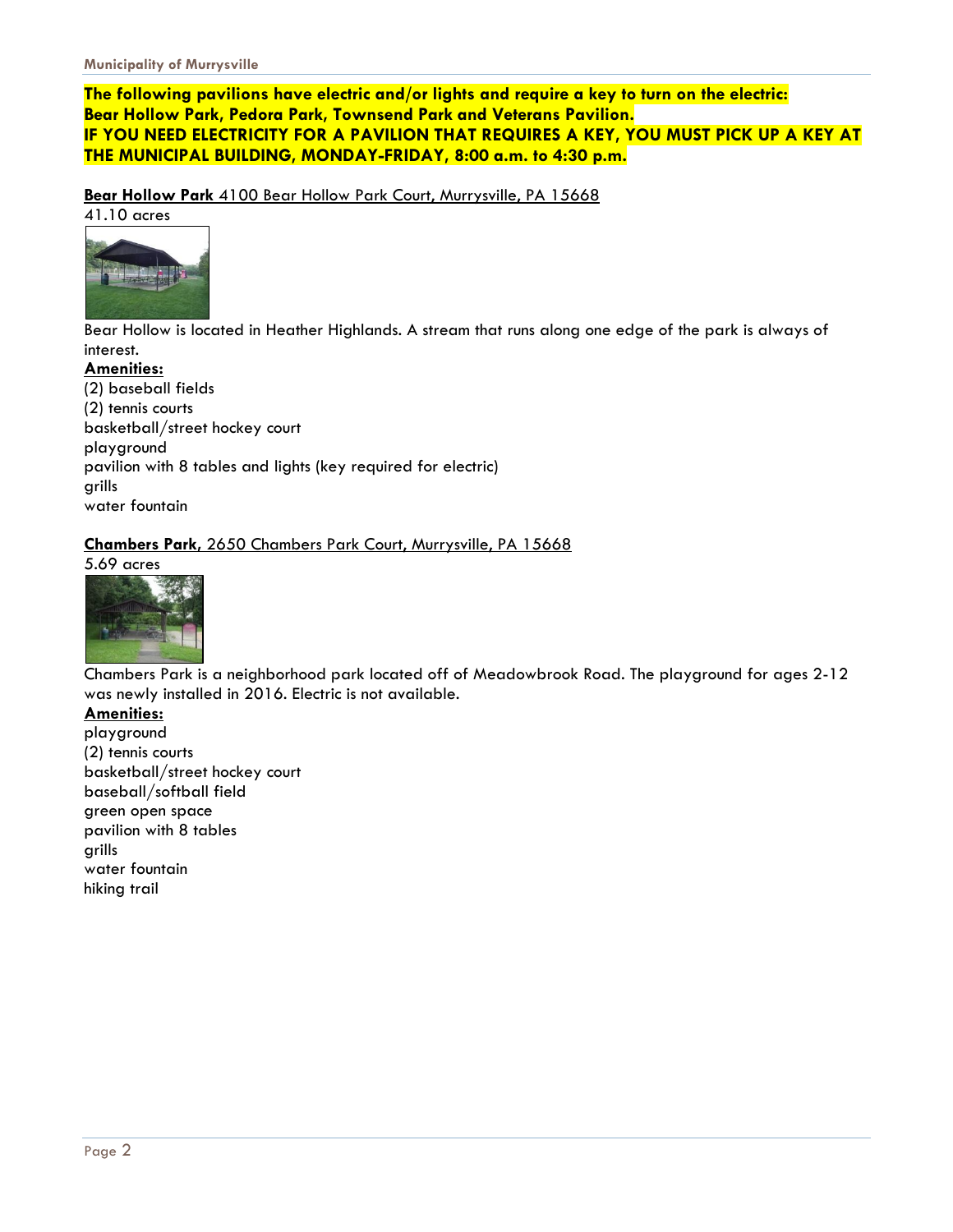**Duff Park** 4500 School Road South, Murrysville, PA 15668 162.75 acres



Duff is a natural area located in hilly, heavily wooded terrain. It runs parallel to Route 22 and its main entrance is off School Road South, south of the intersection with Route 22. Additional trail access can be found along Round Top Road. There are numerous trails that can be used for a relaxing walk or a strenuous workout. The Funk Trail that runs along Turtle Creek and crosses it twice provides a flat walking and biking trail for about 1.5 miles and then goes up an incline until it reaches Round Top Road. The other trails provide easy walking to strenuous climbs depending on the route chosen. Round Top Trail also connects to Round Top Road less than a mile west of Bessie Staymates Log House.

#### **Amenities:**

pavilion with 8 tables a wide variety of native trees and wildflowers

#### **Heritage Park** 5000 Cypress Drive, Murrysville, PA 15668

4.22 acres



Heritage Park is a neighborhood park located off of Logan Ferry Road on Cypress Drive in the Heritage Estates plan and is also accessible from Sardis Road.

#### **Amenities:**

playground pavilion with 8 tables and electric basketball court multi-use open field grills water fountain

#### **Kovalczik Park** 160 Koval Court, Delmont, PA 15626

30.12 acres



Kovalczik Park has two entrances and parking areas. The one closest to the pavilion is at the end of Koval Court and the one closest to the playground is at the end of Henry Hudson Drive. Water and electric are NOT available.

**Amenities:** pavilion with 8 tables grills playground hard court area for basketball and street hockey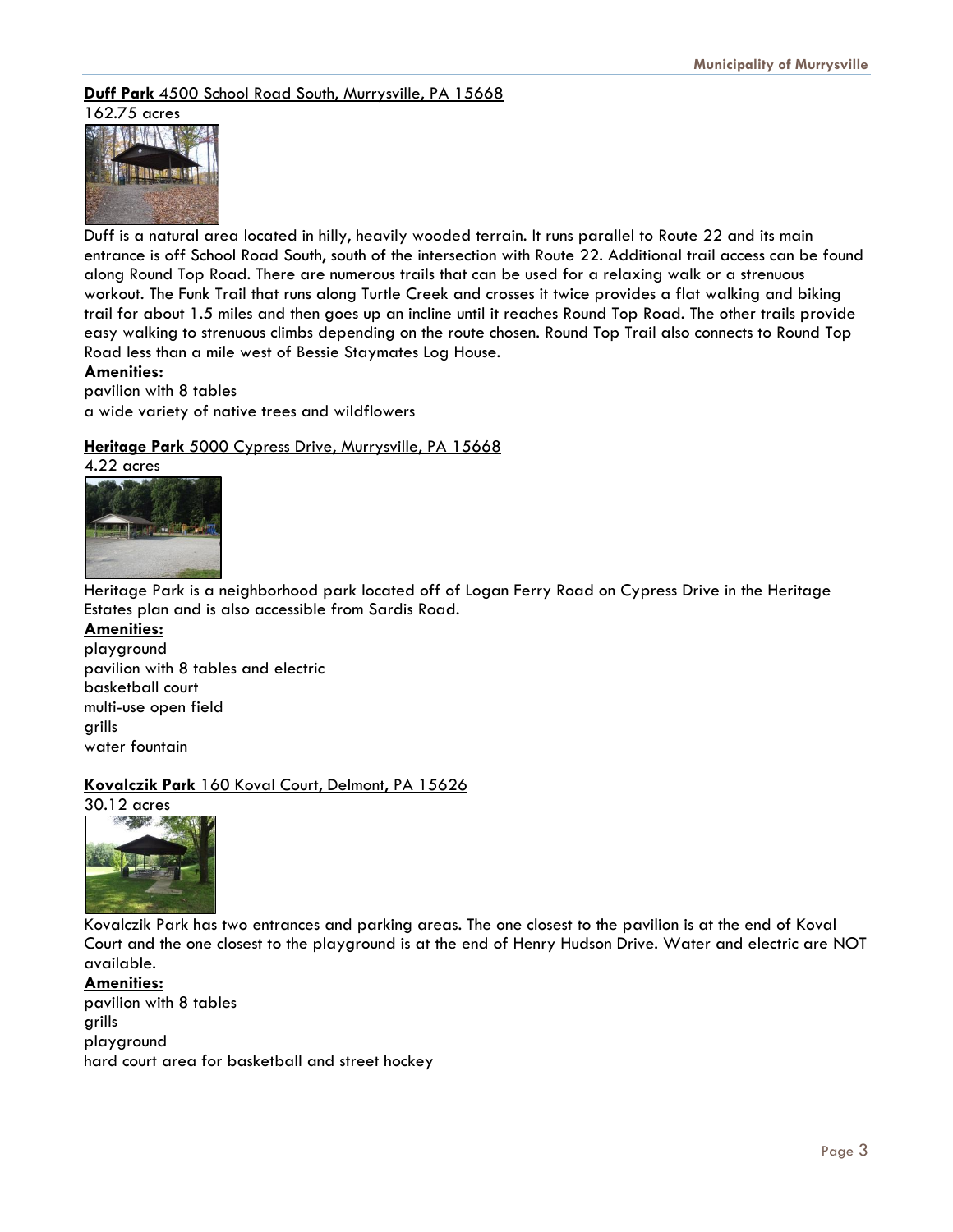#### **Lillian Kellman Nature Reserve** 3490 Kellman Drive, Murrysville, PA 15668 56.58 acres



This wooded, relaxing area with trails for easy walking is located in the most densely populated area of Murrysville. Parking is available at the end of Kellman Drive. The Westmoreland Conservancy and the Municipality purchased the reserve as a cooperative effort in 1994. Habitat maps are available from the Recreation Department for scouts and educational groups and trail maps are available at the Reserve. There is another easement to access the reserve at the end of Evergreen Drive.

**Murrysville Community Park** 4056 Wiestertown Road, Export, PA 15632

305.94 acres



Murrysville Community Park (MCP) continues to expand. Thanks to the efforts of several volunteers the 1.5 mile Valley Hiking Trail was installed from the Sears house through the woods to the highest point overlooking the sport fields. A 2.5 mile paved walking trail that circles the park was added in 2016. The Rotary Miracle Field Complex, built by the Murrysville-Export Rotary Club, provides ADA accessible play on a beautiful baseball field and all-purpose court with a fully accessible pavilion and restrooms available. The Steven Zubrow Memorial Playground, an ADA accessible playground located within the Miracle Field Complex, will delight children of all abilities. The playground is financially supported by the "Friends of Steven Zubrow."

#### **Amenities:**

paved walking trail (3) soccer fields (4) baseball/softball fields (1) multi-use field (2) playgrounds Leftwich pavilion with 8 tables, electric, grills and restrooms Field 4 pavilion with 8 tables Field 5 pavilion with 8 tables Riparian Buffer pavilion-Wiestertown Road bocce and shuffleboard courts Rotary Miracle Field Complex horse trail hiking trails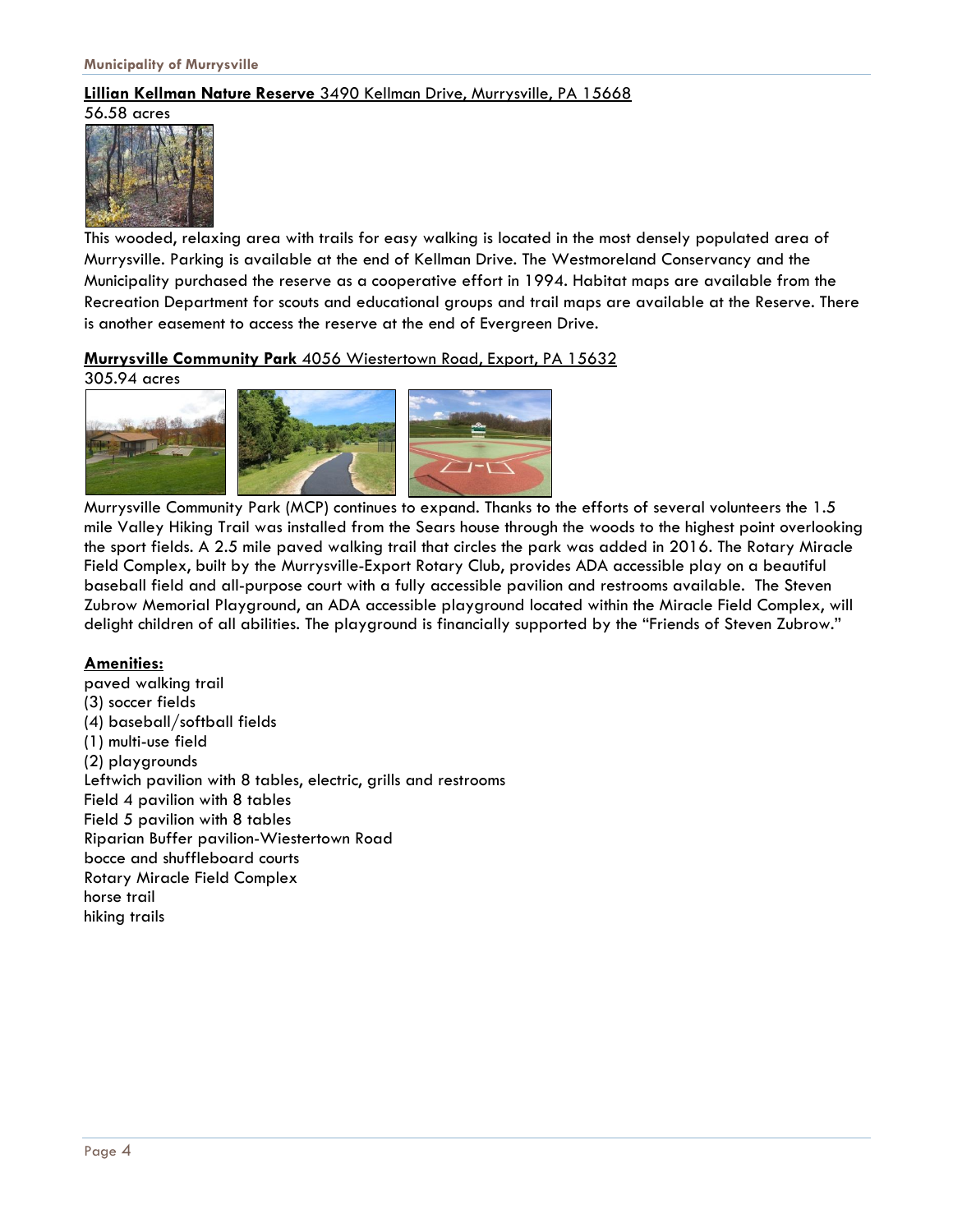#### **Murrysville Community Park – Wetlands Wildlife Area**



The Wetlands Pavilion, across the street from Murrysville Community Park, boasts a pavilion with restroom, an indoor classroom/rental space with tables and chairs, and electricity. The indoor classroom with WiFi is a fantastic opportunity for community, school and homeschool groups to hold meetings or classes and take advantage of the learning opportunities the wetlands area has to offer. The indoor space can also double as a food serving area for parties and picnics, electric is available! Walking trails that offer excellent wildlife viewing are also available. WiFi and live webcam are available; live streaming of wildlife at the wetlands is available at https://pa-[murrysville.civicplus.com/311/Murrysville](https://pa-murrysville.civicplus.com/311/Murrysville-Community-Park-Wetlands)-Community-Park-Wetlands

**Amenities:**

pavilion with 4 tables indoor flush restroom WiFi indoor classroom/rental space with electric walking trail observation blind

#### **Murrysville Community Park - Scouting Knob**

4056 Wiestertown Road, Export, PA 15632



This area of the park is located off of Bollinger Road and was created in partnership with local Scout troops through Boy Scout Eagle Scout Projects and is reserved for use **only by Scouting groups**. Day use and overnight camping in this area can be coordinated by calling the Municipality at 724-327-2100 ext. 115 or ext. 104.

#### **Murrysville Community Park-Paws on the Run Dog Park** Farm Road, Export, PA 15632



Dogs on the Run was made possible by the Brooks Family and provides fenced areas for both large and small dogs. Water, a pavilion and other amenities are available for man's best friend to exercise and make new friends!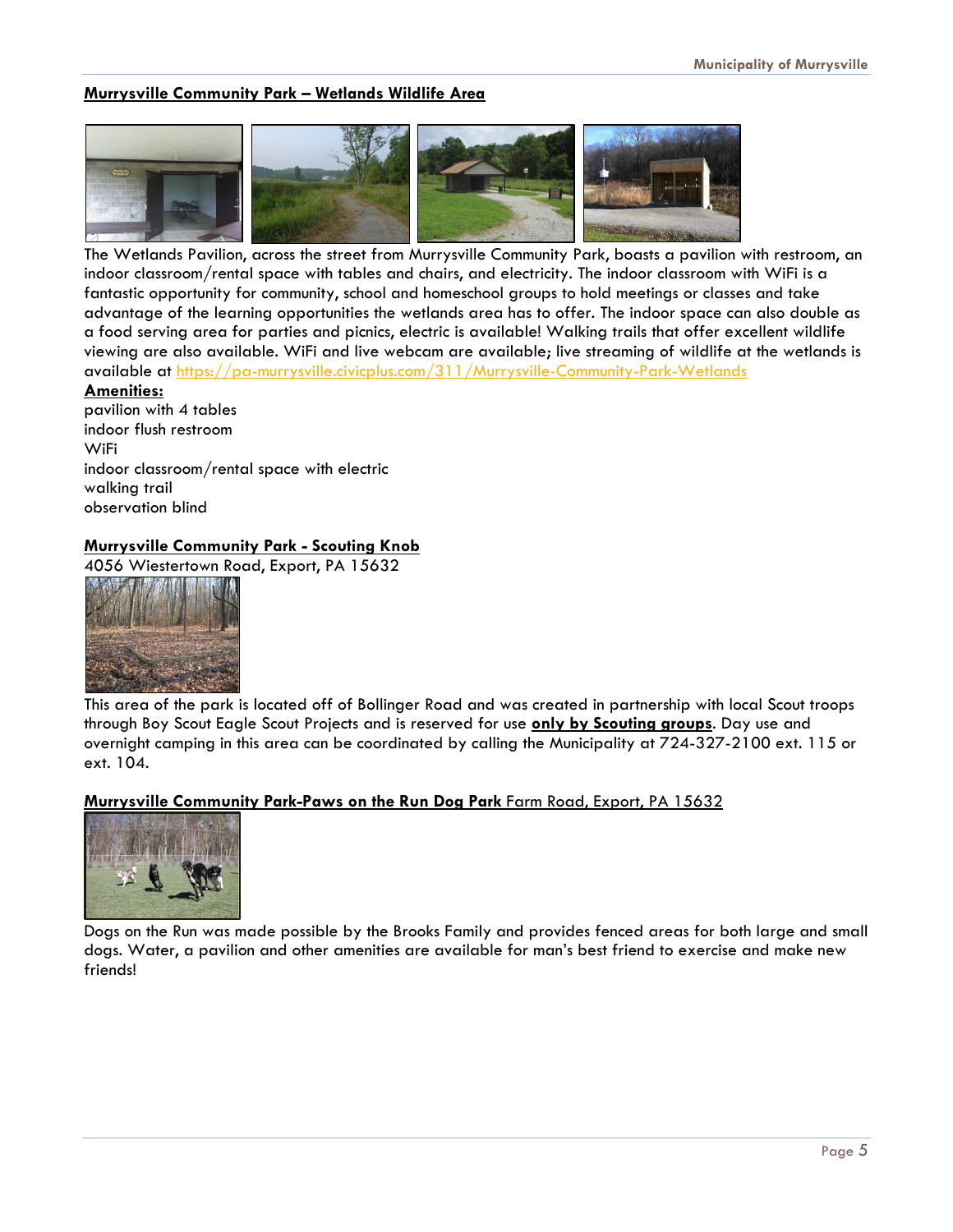#### **Pedora Park** 3051 Wilson Road, Export, PA 15632

7.25 acres



This park is located at the corner of Old William Penn Highway and Wilson Road in the eastern portion of town.

**Amenities:** baseball field basketball courts playground pavilion with 8 tables grills electricity and lights (key required for electric) water fountain

#### **The Peter and Victoria Skena Nature Reserve** 3581 North Hills Road, Murrysville, PA 15668

21.79 acres



The Skena Reserve, located on North Hills Road approximately one mile from Old William Penn Highway, will soon have an official trail system developed through volunteer efforts. The beautiful pond is a favorite attraction. Stop by and enjoy a leisurely walk through the woods.

#### **Pleasant Valley Park** 2557 Pleasant Valley Road, Murrysville, PA 15668

260.11 acres



Pleasant Valley Park is an undeveloped property on Pleasant Valley Rd. The property contains a wide variety of woods, open fields, hills, valleys, and a small tributary to Lyons Run. A network of hiking and mountain biking trails has been completed by volunteers.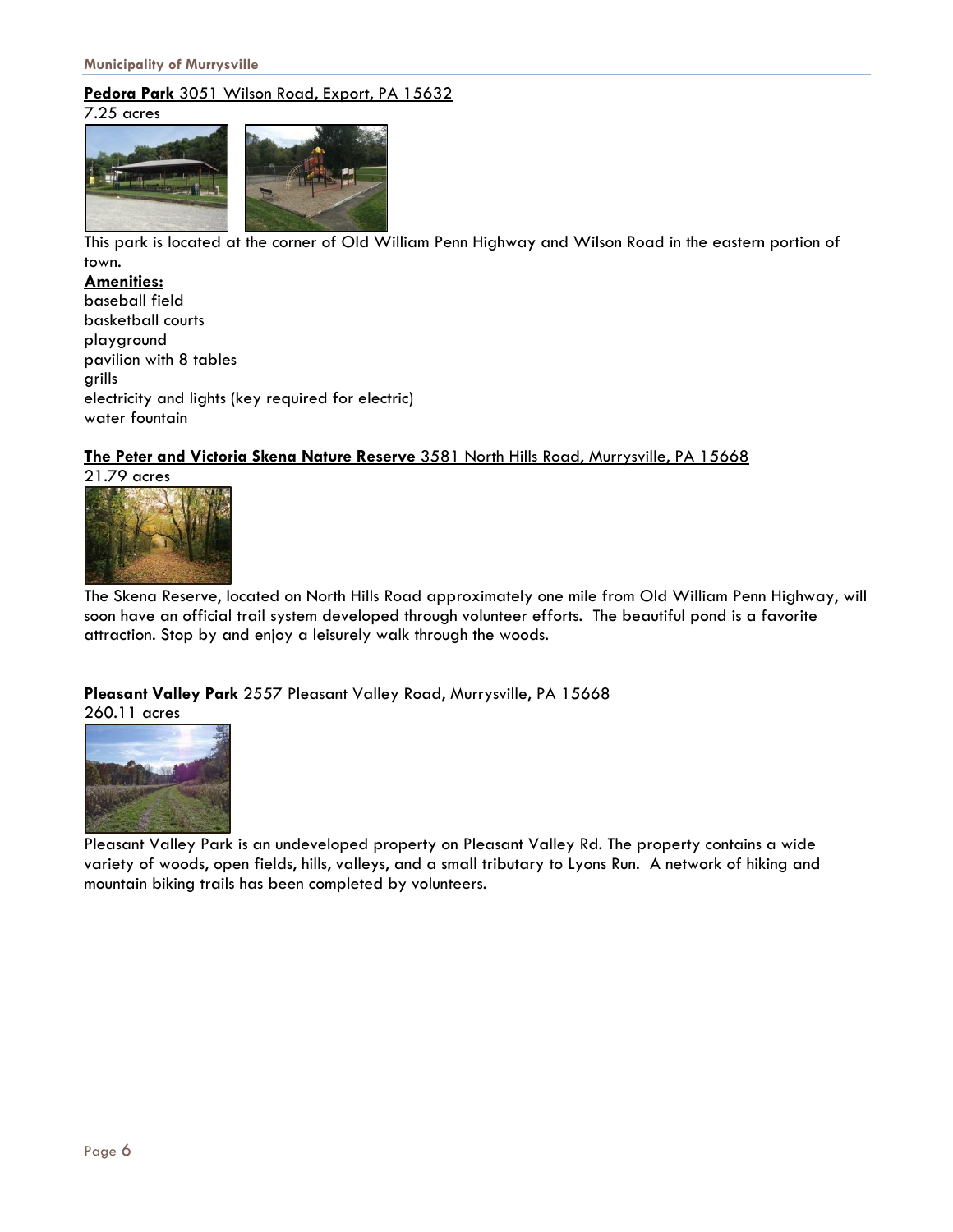**Sardis Park** 5200 Rocky Hill Lane, Murrysville, PA 15668 10.64 acres



Sardis Park is located off of Route 286 near Sardis Volunteer Fire Department. Ample parking and a beautiful tree-lined drive make this a very attractive park for picnics, family gatherings, company parties and so much more. Water is non-potable.

#### **Amenities:**

(2) pavilions with 8 tables in each electric swing sets (1) large multi-purpose field

(1) baseball field

#### **Staymates Log House and Barn** 4515 Roundtop Road, Murrysville, PA 15668



The first portion of the house was built in the 1700s and added to in the 1800s. The Staymates family purchased the property in 1852 and farmed the land until the early 1900s. Bessie Staymates, the last family member to live in the home, was a well-known local school teacher ("Miss Bessie") who left the house and land to the Girl Scouts. The Municipality bought the property (house, barn and 7 acres) in December, 1977.

#### **Townsend Park** 130 Townsend Park Court, Murrysville, PA 15668

160.71 acres



This park is located off of Twin Oaks Drive, which is near the municipal buildings on Sardis Road. Trails offer both easy to difficult terrain. The American Legion flagpole and the Rotary Garden surround the gazebo, which is often used for family portraits and wedding photos. The Remaley Pond near the largest pavilion is a favorite amongst visitors for fishing.

The Gazebo is available for rental; please call 724-327-2100 x104 for information. **Amenities:**

Upper pavilion: 8 tables, grills, electricity and lights (key required for electric) Lower Pavilion: 8 tables, grills, lights and electricity (key required for electric) fishing deck horseshoe pits campfire ring (with a permit) (2) baseball fields pond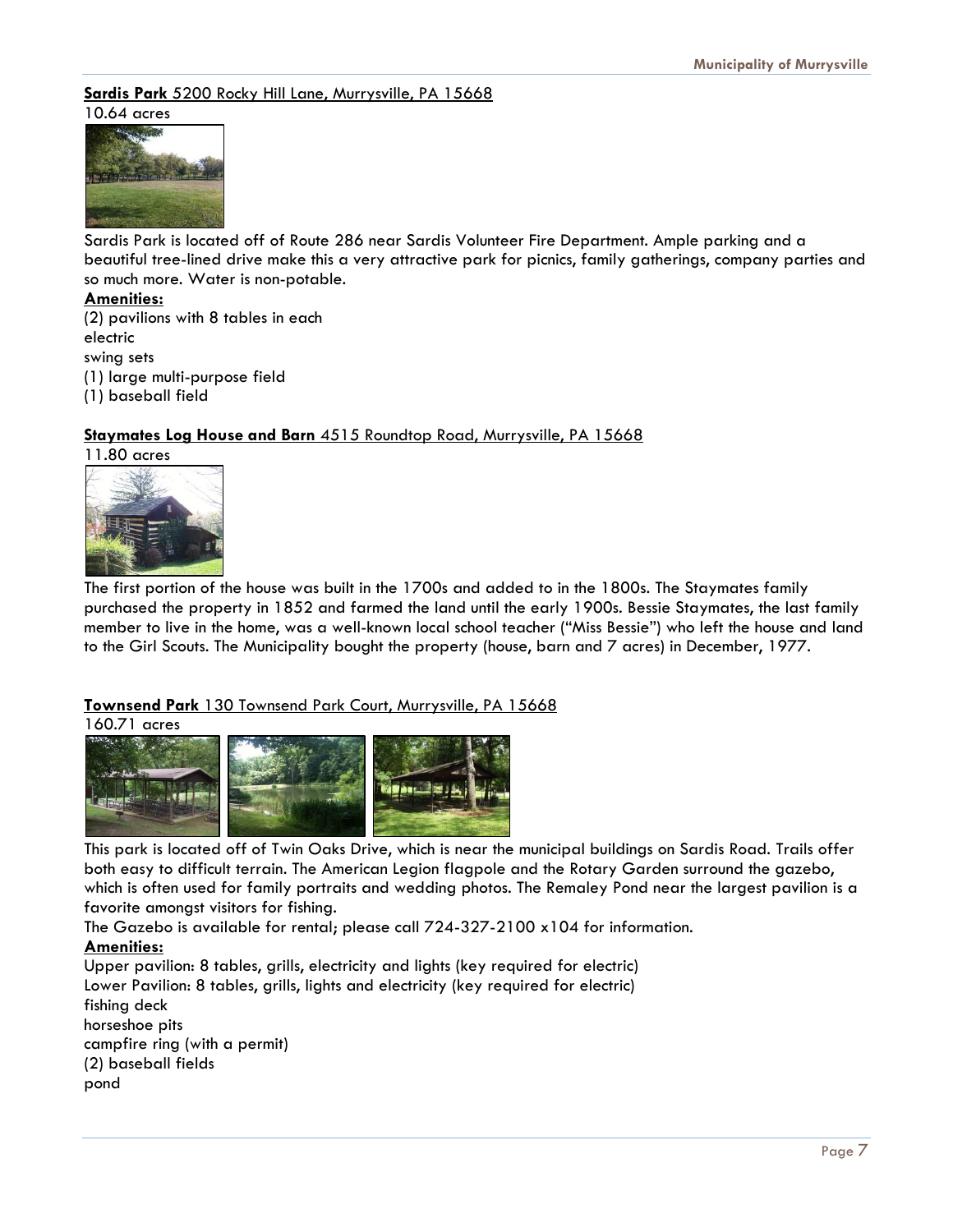#### **Veterans & Beckwith Sports Fields** 4200 Sardis Road, Murrysville, PA 15668

#### 6 acres



The two sports fields are located on Sardis Road next to the Municipal Building and are popular for use by football, lacrosse and soccer organizations. Veterans' Field is nearest the pavilion and is often used for family picnics and parties.

#### **Amenities:**

pavilion with 8 tables and electric (key required for electric) grills playground indoor flush restrooms

## urrysville Community Center

#### **Reservations**

Facilities can be viewed and reservations can be made here: [http://murrysville.com/504/Community](http://murrysville.com/504/Community-Center-and-Senior-Center)-Center-and-Senior-[Center](http://murrysville.com/504/Community-Center-and-Senior-Center)

or by visiting our office during working hours and completing an application.

If you are applying to rent a Municipal facility, you must be the actual renter. You cannot rent a facility for someone else under your name. Renters are responsible for leaving facilities in good condition during the rental times and must abide by all Municipal rules and regulations for renting a facility.

If cancellation occurs, the rental fee will be forfeited unless the Municipality receives written notification at least thirty days prior to the scheduled event.

The Municipality accepts Mastercard and Visa on-line. Online reservations paid with a credit or debit card will incur a \$5.00 processing fee.

#### **Alcohol Permits**

Alcohol permits can be obtained by persons age 21 and older. A \$50.00 permit fee applies and an alcohol permit application needs to be completed in person at the municipal office. The \$350.00 deposit can only be completed by cash or check. ID required.

Permits will not be issued for high school graduation parties.

Only beer and wine are permitted, no glass beer bottles.

Applicant must sign a hold-harmless agreement or provide proof of homeowners insurance if applicant is a homeowner.

Applicant must provide copy of liability insurance if alcohol is provided by a caterer.

#### **Community Center** 3091 Carson Ave, Murrysville, PA 15668

The Main Room measures 38'x80' with seating for 120 and offers a level entryway and ramp.

Newly renovated in 2016, the Community Center is a wonderful place to hold birthday parties, showers, business meetings, memorial services and more. Large varieties of beautiful glass centerpieces are available for use; please inquire when making your reservation. Guests are welcome and encouraged to bring their own food to the Center!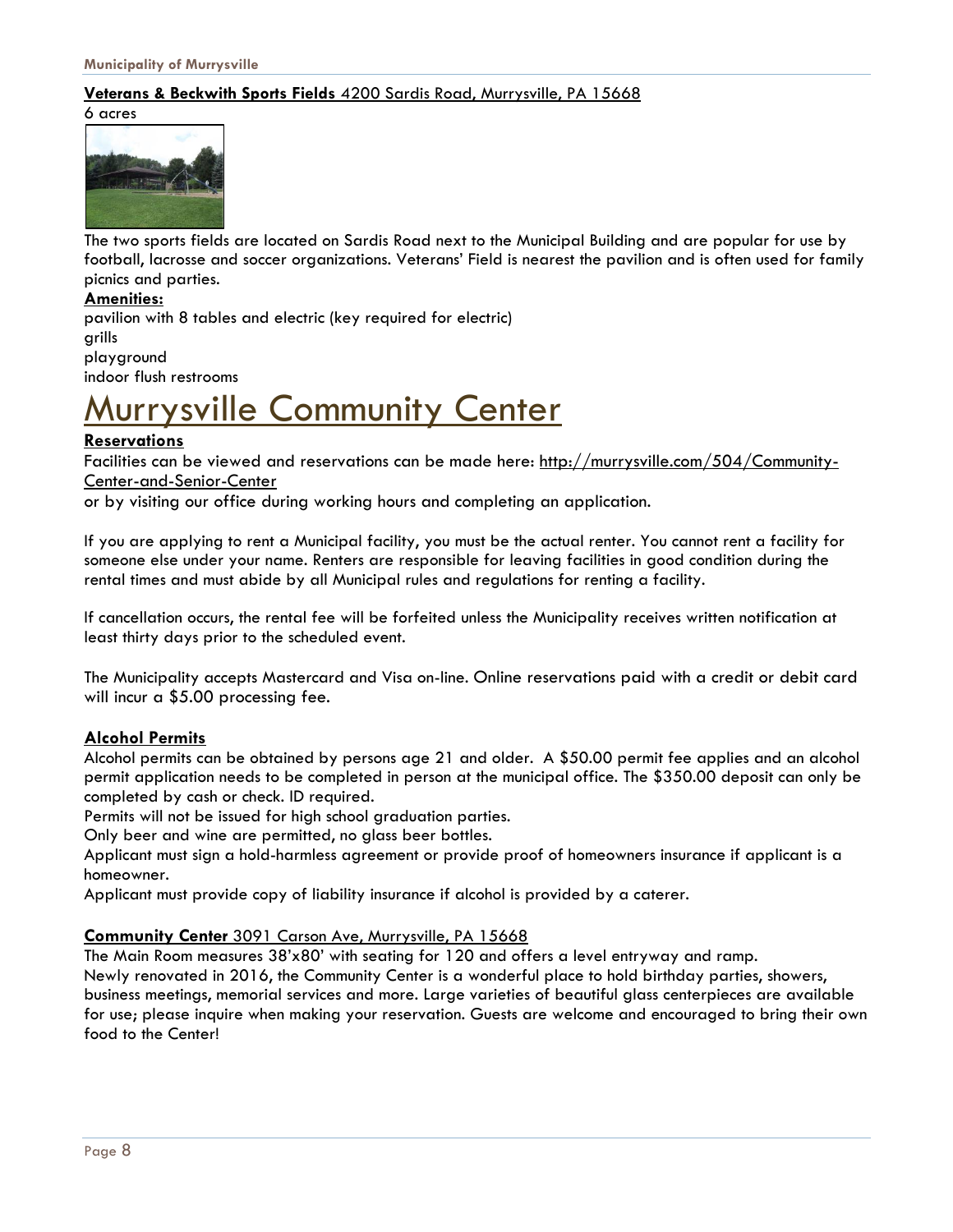## Main Room and Kitchen

#### **Amenities:**

16 (8') banquet tables 10 (60") round tables chairs

kitchen with refrigerator and freezer, microwave, 50–cup coffee pot, stove, and warming oven. WiFi, projector and screen, wireless microphones, in-house speakers restrooms in the main room

serving area adjacent to the kitchen centerpieces available for \$20.00 rental fee





#### **Rental rates:**

Main Room (including kitchen) Monday-Friday until 3:00 p.m. \$30/hr.

Main Room (including kitchen) Friday after 3:00 p.m. through Sunday \$50/hr.

Main Room reservations on weekends more than 4 hours: \$250 for residents/\$375 for non-residents and commercial renters

Main Room: Non-Residents and Commercial Renters: \$40/hr. for Monday-Friday to 3:00 p.m. and \$75/hr. for Friday 3:00 p.m.-Sunday

Security Deposit: \$200.00 (cash or check only) Credit Card Fee: \$5.00

### **Application Form**

An authorized representative of the group desiring use of the facility must sign the application form before permission is granted. The party signing this application is personally responsible for the enforcement of these regulations and is expected to be on the premises during the entire rental time.

By signing this application agreement, the applicant acknowledges thoroughly reading, understanding and receiving these rules. Violations of any of the rental rules and regulations may terminate the agreement and result in loss of security deposit.

The Chief Administrator or designee reserves the right to reject an application or cancel approval at any time. Applicant should be aware that video recording is in use during rental times. Footage will only be reviewed by staff if there is a noted violation of these rules and regulations.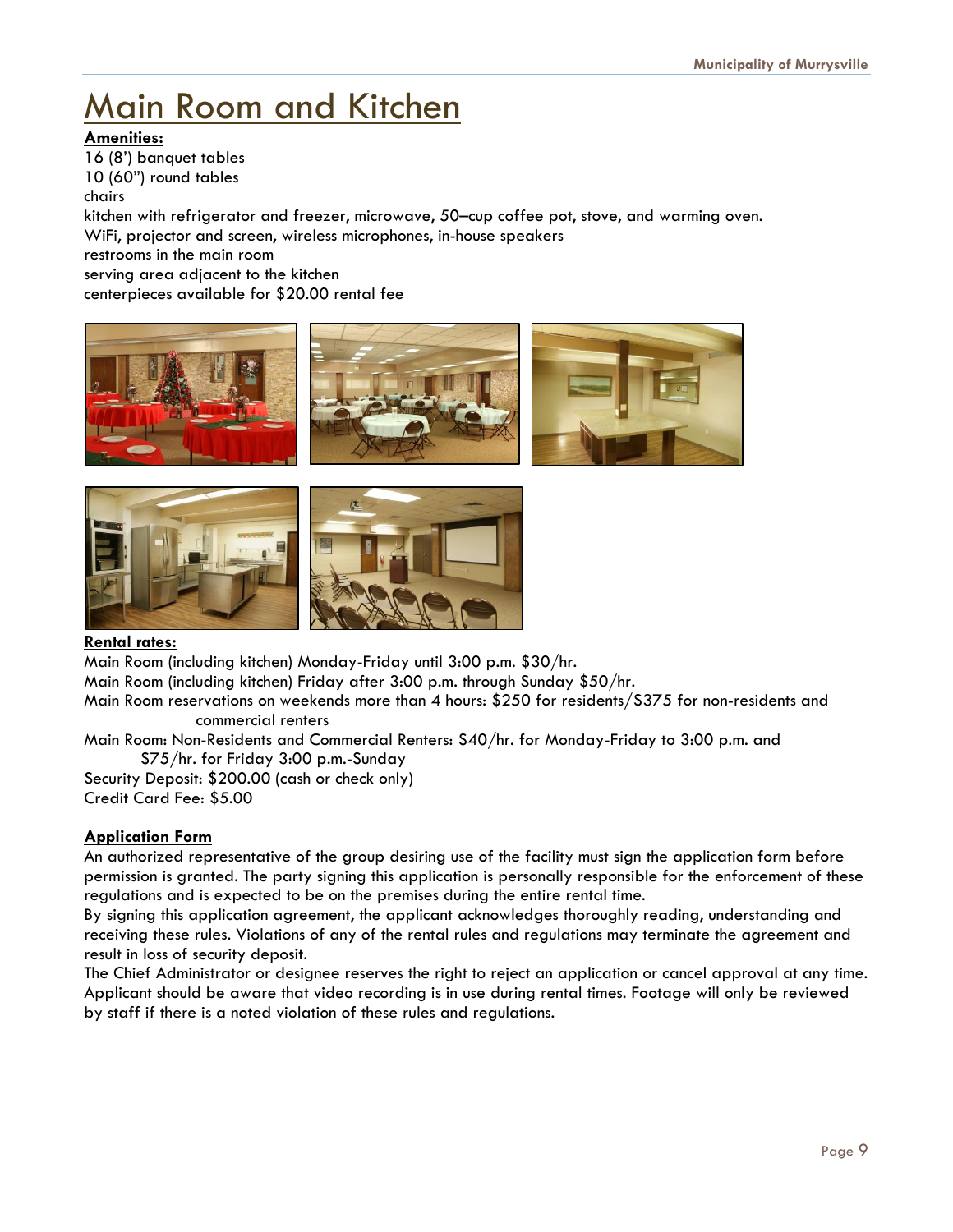#### **Fees**

Upon signing the rental agreement all applicants must make a two-hundred dollar (\$200.00) deposit by check or cash in addition to the rental fee, which is due within 3 business days of when the rental is made. Failure to do so will result in the cancellation of the rental.

Ongoing rentals must pay the first month's rental payment and subsequent charges on a monthly basis. Any exception must be approved by the Chief Administrator. NSF Fees-\$15.00 will be assessed for checks returned for non-sufficient funds.

#### **Security Deposit Refund**

If the Center is found free of damage, clean, and in satisfactory condition after your event, your security deposit shall be refunded within five (5) working days from the date keys are returned.

#### **Cancellation**

If cancellation occurs, the rental fee will be forfeited unless the Municipality receives written notification at least thirty days prior to the scheduled event.

#### **Keys and checklist**

The applicant is required to complete the checklist and return it with the key after each use. KEYS MUST BE PICKED UP AT THE MUNICIPAL BUILDING at 4100 Sardis Road WEEKDAYS BETWEEN 8:00 A.M. and 4:30 P.M. You will be issued a key that opens the outside doors. If the keys are not picked up between the designated times, use of the building is cancelled and your rental fee is forfeited. Keys must be returned the next workday between 8:00 a.m. and 4:30 p.m.

#### **Parking**

Parking is provided directly in front of and behind the Community Center. Please do not block a neighbor's garage or entrance. The gravel lot at the rear of the Community Center is also for Community Center use.

#### **Responsibility for individuals and items**

Under the conditions of this application the Municipality does not assume responsibility for accidents that may occur on the premises, for the loss of personal valuables while individuals or groups are in attendance at a function, or for items in storage or left on the premises.

#### **Not permitted on premises**

Smoking, gambling, chewing gum, intoxicating beverages without a permit; any intoxicated or disorderly persons; sparklers, candles, incense, smoke machines, or other items creating smoke, confetti, and neon paint.

#### IF EATING ON THE CARPETED FLOOR, PLASTIC DROP CLOTHS MUST BE PLACED ON THE CARPET TO AVOID STAINS.

#### **Room Arrangement (Tables and Chairs)**

8' tables and all chairs are stored at the end of the room marked "Table and Chair Storage"

Round tables are stored in the side room marked "Private Storage Area."

If tables and chairs are used they must ALL be returned to their designated storage areas.

Table surfaces must be covered before serving food or doing crafts.

Do not lean tables against the walls and do not put any tables against the stone walls!

Do not stand or sit on the tables.

Do not stack tables on top of each other at any time.

#### **Audio Visual**

Free WiFi is available and is not password protected.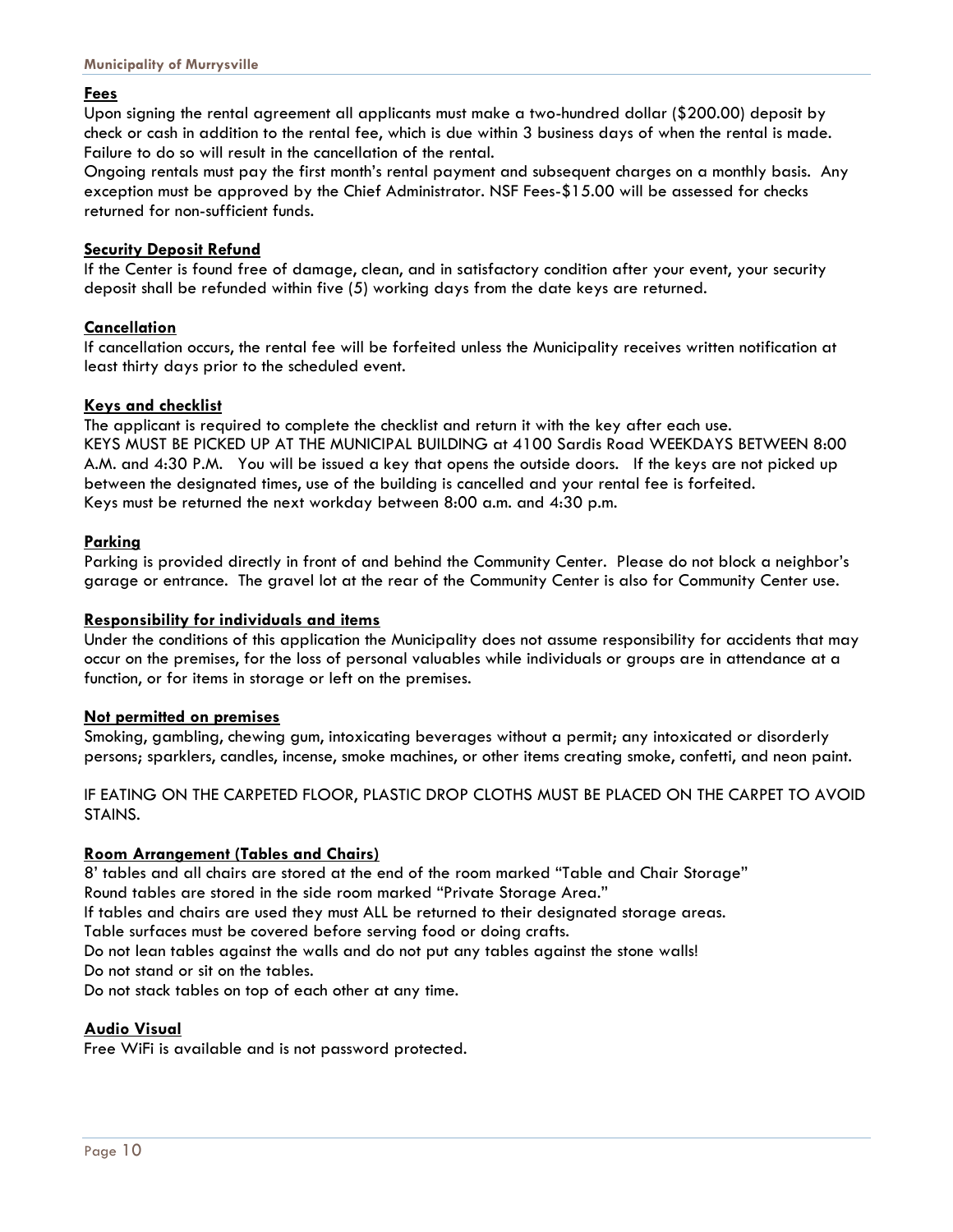An in-house audio-visual system is provided and includes a projector and sound equipment, wireless microphones and projection screen. Microphones can be picked up at the municipal building. They are NOT stored at the Community center.

A laptop computer and a VGA cable must be provided by the renter.

To use an iPod or similar device, an AUX cord must be provided by renter.

For an Apple computer, a VGA to MAC adapter must be provided by renter. Instructions are provided on the equipment.

#### **Decorations**

You are welcome to decorate for your event using these guidelines:

ONLY TABLE TOP DECORATIONS PERMITTED

THE USE OF TAPE, STAPLES, GLUE, 3M HOOKS OR ANY OTHER TYPE OF ADHESIVE IS PROHIBITED ON ALL WALLS, STONE FACING AND WOODEN SURFACES, INCLUDING DOORS AND COLUMNS. SPARKLES, CONFETTI, GLITTER OR ANY TYPE OF ITEM THAT COULD BECOME EMBEDDED IN THE CARPET IS NOT PERMITTED.

ALL DECORATIONS MUST BE REMOVED AT THE END OF YOUR EVENT.

#### **Serving Area**

No food or drinks are to be served in the main room on the carpet. This is to prevent spills and stains. All food and drinks are to remain in the kitchen or serving area.

#### **Trash**

Do not remove trash bags from the trash cans and put onto the carpet!

Trash cans are to remain on laminate flooring only-NOT ON CARPET!

Take the entire trash can outside to the dumpster.

The applicant is required to provide 45-gallon trash bags to replace any used.

After the event, all trash and garbage is to be put into the dumpster at the rear of the building, including bathroom trash.

#### **Cleanup**

Refer to the Checklist. Brooms, dustpans and mops are located in the kitchen. Vacuums are in the table storage area.

#### **Thermostat**

If you have changed the setting on the thermostat, remember to adjust the thermostat when you leave.

#### **Kitchen**

The kitchen is included when renting the Main Room. There is a refrigerator and freezer, microwave, 50-cup coffee maker, buffet pans, stove, and a warming oven available for use.

All items used must be washed after use and returned to original location.

The refrigerator must be clean and empty. Clean all surfaces for the next renter.

Do not take home items that are provided for your use! You will be charged for these if they are found missing!

#### **Recommended kitchen items to bring with you**

| <b>SHARP KNIVES</b>      | DISH CLOTHS, TOWELS AND DISH SOAP |
|--------------------------|-----------------------------------|
| LARGE BOWLS              | KITCHEN UTENSILS                  |
| <b>CLEANING SUPPLIES</b> |                                   |

#### **Damage**

If you notice damage or other problems when you enter the building, please call immediately and leave a message at 327-2100, Ext.104. State your name, organization, date and time and reason for your call.